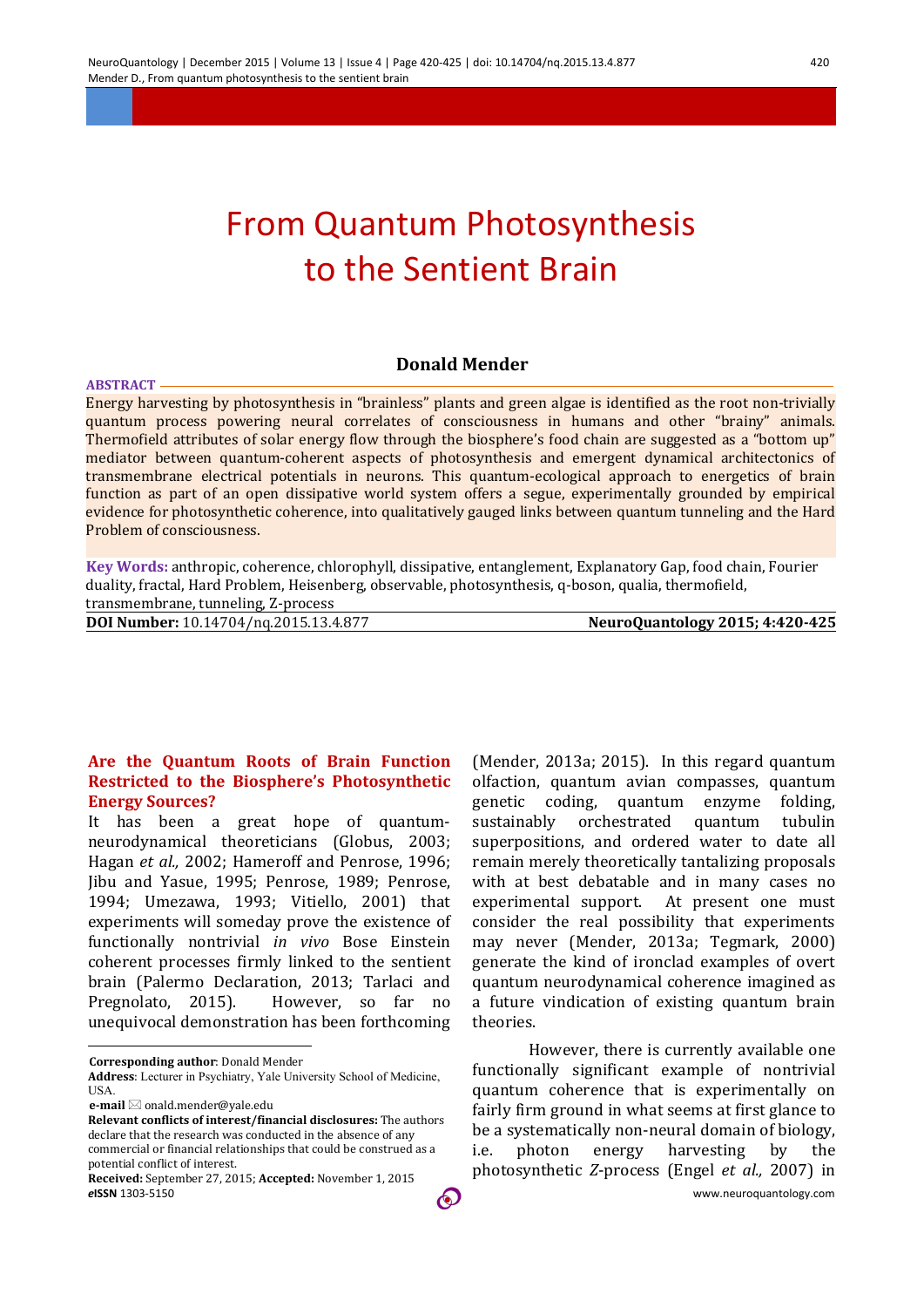plants and green algae, two categories of life clearly possessing no brains, ganglia, or other neuronal structures. A plausible case has been made that metal (magnesium) ions embedded inside photon-harvesting chlorophyll molecules uniquely condition a "stiffness" consistent with scaled up quantum coherence which other wet and warm biochemical entities *in vivo* do not and in principle cannot support (Howard, 2007; Tegmark, 2000). Nevertheless, despite the fact that no chlorophyll resides in neurons or in any other animal cells, we may venture to ask whether quantum photosynthesis, which has the virtue of reproducible empirical verification (Collini *et al.,* 2010) currently lacking in quantum neuroscience, could have some heretofore unrecognized relevance to the theoretical hypotheses of quantum neurodynamics.

If nothing else, it can in fact be conceded that quantum coherent photosynthesis as the initial source of essentially all energy fueling eukaryotic life (Falkowski, 2015; Lane, 2105) is fundamentally necessary if not obviously sufficient for neurodynamics associated with sentience. We can make this assertion insofar as the supercharged energy output of the quantum photosynthetic Z-process funneled through the biosphere's food chain powers virtually 100% of the conscious brain's energy-hungry function. Given that future experiments may never delineate within biological systems any definite evidence of quantum coherent macrophenomena more directly proximate than photosynthesis to brain energetics, perhaps those of us interested in quantum neurodynamics (Mender, 2010b; Tarlaci and Pregnolato, 2015) should redirect our research inquiries, particularly with reference to dissipative thermofield energy flow marrying quantum field theory and nonlinear thermodynamics (Globus, 2003; Umezawa, 1993; Vitiello, 2001), toward opportunities presented by neurocognition's "green" quantum fuel supply.

*e***ISSN** 1303-5150 www.neuroquantology.com In pursuit of such a reorientation, it may be useful first to touch base briefly with overarching principles of open nonlinear thermodynamics, especially regarding the theoretical vision of emergent macroscopic quantum coherence across the broad dissipative span of our planetary food chain, powered in bottom up fashion by the foundational energy input of ambient solar photons. The most salient point is that general laws of classical thermodynamics require systems internally

maintaining or increasing their own energetic order (negative entropy) to radiate a commensurate amount of heat into the environment (Lane, 2015), which a dissipative quantum-thermofield framework can represent rigorously (Globus, 2003; Vitiello, 2001). To address the related issue of quantum coherence, representation of negative entropy must take into consideration ordering of phase relations among wavefunction components, and this leads to the compensatory association of Goldstone-Nambu or Higgs bosons in the cases, respectively, of global or local symmetry breaking (Coughlan and Dodd, 1991).

# **Can Thermofield Theory Transform a Foundation of Quantum Photosynthetic Energy Harvesting into an Emergent Coherence-Compatible Neurobiology?**

One may enlist a) the above thumbnail rules for open dissipative thermofield phenomena, b) quantum photosynthesis as the energetic fountainhead of the biosphere, and c) other established empirical biophysical evidence from diverse experimental sources to assemble d) the following detailed picture of energy flow from chloroplast to central neuron:

1) Quantum aspects of solar energy capture by photosynthesis can be framed as a kind of Heisenberg-uncertain analogy to classically chemical enzymatic catalysis. This is justifiable insofar as both green quantum photon harvesting and catalytic enzyme activity accelerate biological processes by countering the obstructive effects of energy barriers between a reaction's initial and final minimal states. Enzymes and other chemical catalysts (Lane, 2015; Loewenstein, 2013) accomplish this speeding up by lowering energy barriers; quantum photosynthesis (Engel *et al.,* 2007) works by tunneling through energy barriers. The net result of the quantum photosynthetic contribution is to add an incremental coherently phase ordered "gift" of extra-efficient "push," kick starting the entry point of eukaryotic energy flow.

2) After capture of ambient solar photons and tunneled channeling of their quantum "kick" into the energy economy of eukaryotic cells, the Zprocess locks down a particular route of dissipation which both increases the order of intracellular biochemistry and contributes to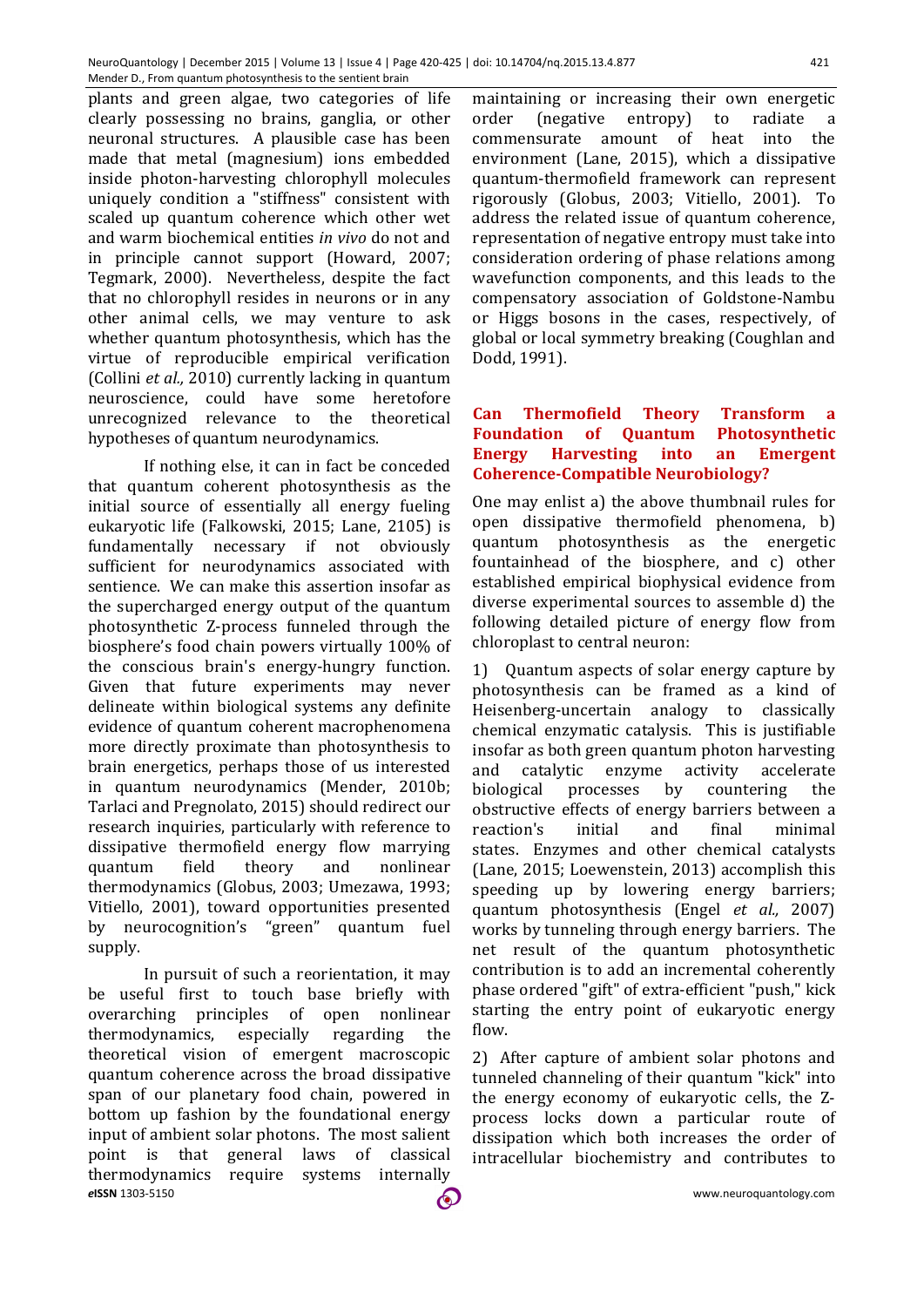electrical gradients across phospholipid bilayer membranes. This dual organizing influence proceeds through photon-driven splitting of water molecules into oxygen, hydrogen ions (protons), and electrons in a manner that ejects both the oxygen and positively charged protons from the cell's interior while the negatively charged electrons are transported to intracellular NADP complexes. Resulting separation of protons and electrons creates an electrical gradient across the cell membrane. It is only at the end of the electron transport chain that ejected protons are finally allowed back into the cell and, before they might have an opportunity as hydrogen ions to combine into molecular hydrogen gas and escape from the cell by diffusion, reunite with transported electrons in the construction of highly ordered carbon-based biomolecules from carbon dioxide. This last step traps within intracellular biochemistry a foundation of very low entropy while oxygen remains extruded as an exothermically reactive "waste contaminant" of the extracelluar environment (Falkowski, 2015; Lane, 2015).

*e***ISSN** 1303-5150 www.neuroquantology.com 3) Aerobic respiration completes a deferred cellular recapture of ambient oxygen, which through controlled combustion in mitochondria reacts with carbon-based biomolecules. The mitochondrial reactions liberate ordered energy then used by neurons in the production and maintenance of transmembrane electrochemical differentials involving cations larger than hydrogen on the periodic table. In particular, monovalent sodium and potassium ion gradients subserve electrotonic and action potentials, while bivalent calcium ions help to mediate other membrane processes and molecular messenger cascades. It has become clear in purely mechanistic terms that electrical fields set up by ion differentials across membranes can transmit "signals" from perturbing "stimuli" originating outside the cell to a responsive intracellular milieu. The specific albeit architectonically varied spatiotemporal forms assumed by electrochemical ion gradients across neuronal membranes have been experimentally demonstrated, by means of neurophysiologically replicated neural correlates of consciousness and in contrast with merely hypothesized substrates such as superposed tubulin, to be crucial for at least some contingently correlative aspects of the nexus between mind and brain. From Darwinian concepts we may also convincingly deduce ways in which spatially fractal architectonics and

dynamical processes with fractal phase spaces, facilitating the inward diffusion of environmental oxygen needed for aerobic support of neural membrane potentials, have co-evolved through positive feedback loops with emerging consciously correlated nervous systems "on the way to" the human brain. Neurobiologically pertinent evo-devo pathways may have included not only the randomizing symmetries of genetic variation but also, as nonlinear attractor states, the relative stabilities of reduplicative homeosis (Mender, 2010a). These and other dissipative fractal architectures could be operating to conserve information that has been ecologically scaled up from the quantum-coherent microcosm (Falkowski, 2015; Freeman and Vitiello, 2006; Lane, 2015; Vitiello, 2015).

## **Might an Ecologically Contextualized Thermofield Account of Quantum-Photosynthetically Powered Neurodynamics Complement a Potentially Productive New Approach to the Hard Problem of Consciousness?**

The principles and phenomena of physics and biology summarized so far by the above discussion have been represented in essentially objective and mechanistic terms. Any reference to mentation has remained tethered to neural correlates of perception, comprising the "Easy Problem" of consciousness. Hence, without further development the foregoing perspective will not suffice to move extrapolations of a "green" quantum neuroscience, however wellgrounded by experimentally reproducible evidence, into an epistemological or ontological framework adequate for the principled formulation of a truly sentient psychophysics deeper than mere *ad hoc* empirical correlation. A definitive trans-Cartesian leap, not merely contingently but rather necessarily bridging Levine's "Explanatory Gap" between the physical and the mental, between the brain as object and the experience of the subject, between the questions "how does it work?" and "what does it feel like?", requires a new synthesis, able to address more directly Chalmers' "Hard Problem" of the metaphysical relationships between ostensible scientific objectivity and subjective consciousness (Chalmers, 1995; 1996; Levine, 1993; Nagel, 1974).

This is not to say that quantum approaches are without any metaphysical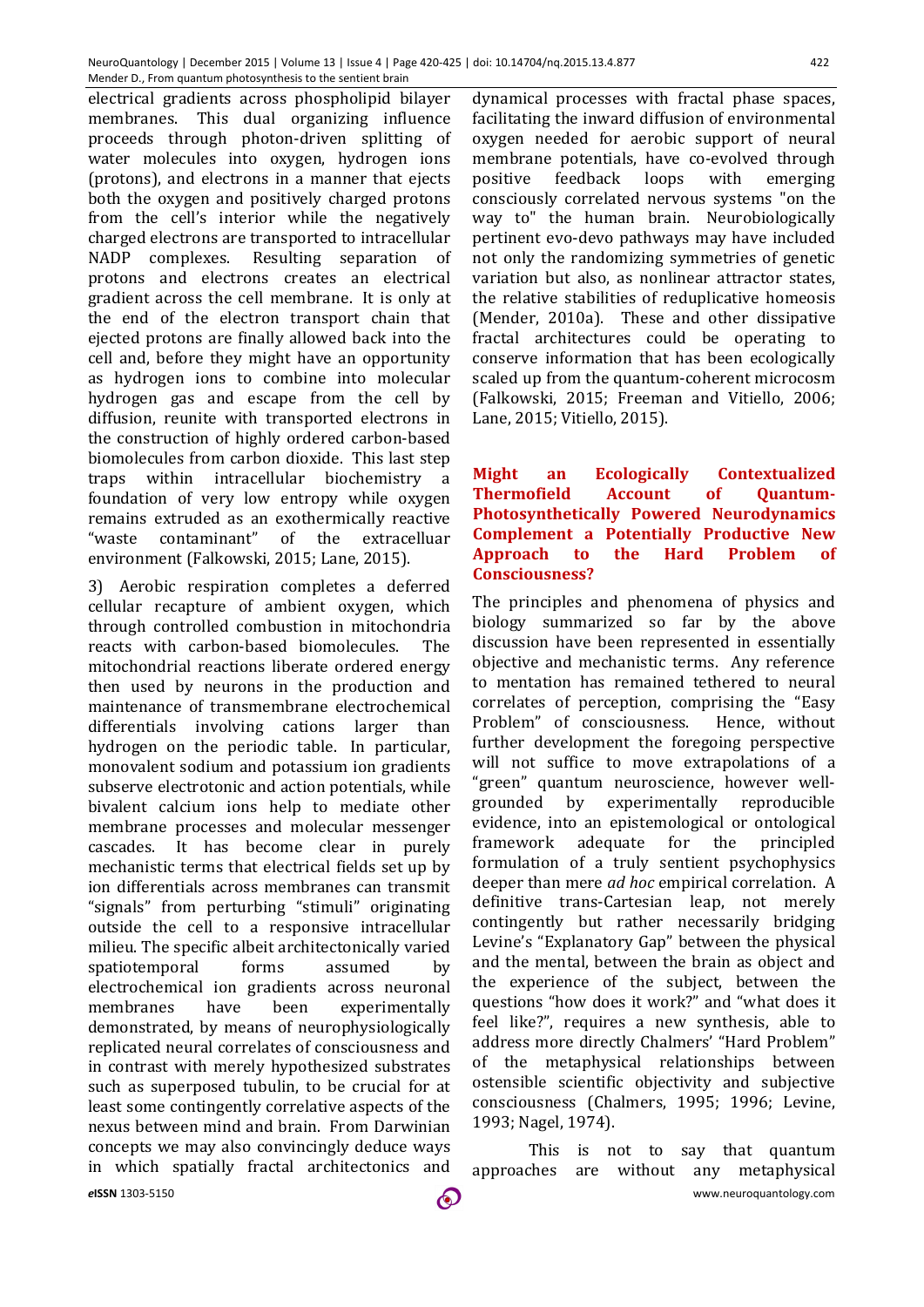relevance whatsoever to the Hard Problem. An "incision point" for possible penetration through the Explanatory Gap may be located by fleshing out traditionally unexplored links between standard physical observables and consciously felt qualities, which phenomenalist philosophers have dubbed "qualia." Perhaps at this point speculative recourse to the technical artifice of an "isoqualitative distortion gauge" (Mender, 2013a; 2013b), whose extrinsic curvature (Sklar, 1976) can serve to keep qualia locally "hidden in plain sight" from the apparent causal completeness of orthodox physics, may be relevant.

To begin unpacking such a strategic device, we can return our attention to the previously mentioned entities called Goldstone-Nambu and Higgs bosons. Recall that for coherent quantum preparations, the germane negative entropy involves ordered phase relations among wave function components, which in turn entail the compensatory association of Goldstone-Nambu or Higgs particle-fields for the breaking, respectively, of global or local symmetry. We might tentatively extend such thinking further to the previously considered quasi-catalytic phenomenon of tunneling, a generator of vacuum energy both within and outside the specific setting of the Zprocess. It is reasonable to ask whether vacuum energy in its narrower quantum green context may be conceptualized as betraying a kind of sub rosa hyper-anthropic (Barrow and Tipler, 1986; Gale, 1981; Gardner, 1986; Mender, 2011; 2013b) thermal exhaust, whose detectable signal in some ways mimics the scalar field of the Higgs boson. Under contingently reciprocal thermofield/evodevo conditions, perhaps involving a classically effective ramping up of quantum coherent photosynthetic information to neurally networked scales, such hyper-anthropically epiphenomenal exhaust might exit commensurately from our universe into "parallel" regions of the multiverse (Mender, 2011).

*e***ISSN** 1303-5150 www.neuroquantology.com Possible isoqualitative implications of neurobiologically scaled up green hyperanthropy can be pursued by assigning to "subjective" qualia a causally extrinsic location beyond the relativistic event horizon of our own "objectively" accessible physical universe within the multiverse. Such remotely situated qualia, though inaccessible via locally causal mediation across spacetime, might nevertheless be nonlocally accessed through superluminal

entanglement (Penrose, 2005) also engaging standard canonically conjugate pairs of "Fourierdual" physical observables like energy and time, quantifiable qualities locally subserving photosynthetic tunneling. A fractal transformation of the quantum Z-process by dissipatively non-linear processes of coevolution in brain complexity and oxygen access could provide a spatiotemporally scale-transcendent bridge between local observables and nonlocal qualia.

To get more of a gut feel for the possibility of an isoqualitatively gauged trans-Cartesian quantum tunnel, nonlocally linking standard physical observables and qualia, it might be useful first to consider that Heisenberg's canonically conjugate operators, adapted from Newtonian and Hamiltonian paradigms to quantum mechanics, originated in the classical era as formal schematizations of intuitively understood primal qualities. Primitive qualia have long guided embodied sentient beings dealing purposefully with the existential mechanics and energetics of survival in their physical environments. One can think of animals seeking food and oxygen, or if starting with humans one can conceptualize hunter gatherers as practical instinctive protophysicists navigating their landscapes and food chains. Aristotle may then be seen succeeding hunter gatherers perhaps as a conceptual middle man, Newton and Hamilton as more recent mathematical formalizers, Einstein as the intuitive-scientific thought experimenter par excellence, and Schrodinger/Heisenberg as late abstractors.

In this light it is possible to ask, as Nagel inquired in his qualia-implicit paper "*What is it Like to be a Bat?*" (Nagel, 1974), what it must have been like to be a hunter gatherer interacting with raw material comprising the untamed geography and food sources of prehistoric times. Early humans while hunting and gathering had to get from "here to there" (distance) by expending raw muscular effort (energy) over a substantial time (temporal duration) to haul their own weight and that of their cargo (inertia related to momentum) and avoid dizzying (spinning) falls. In modern times, metrical distance has emerged through the lens of mathematical physics as an abstraction of our inherited sense of bodily translation in space; momentum is an abstraction of our sense of bodily inertia whose change is signaled by vestibular input to the brain; energy is an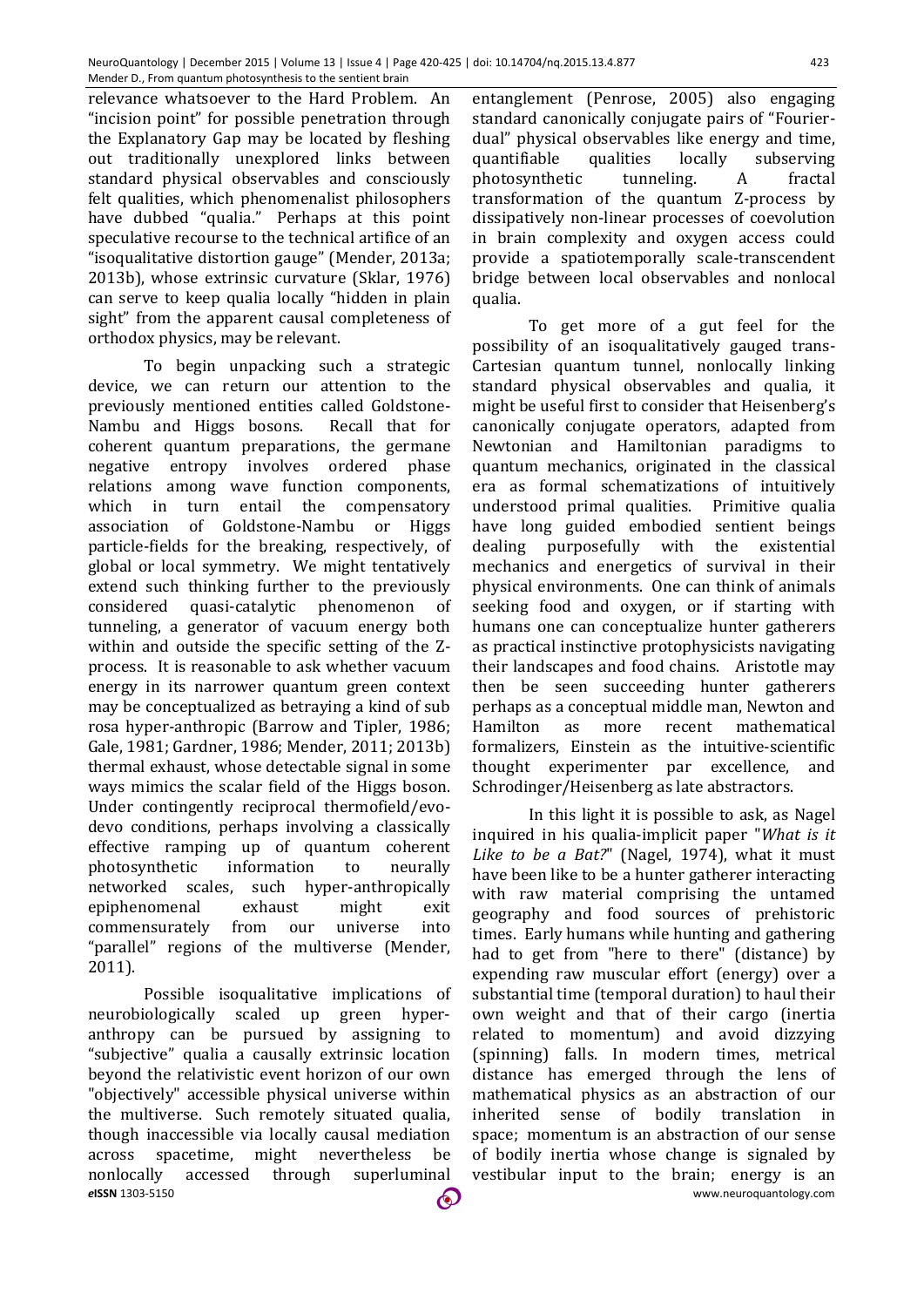abstraction of our sense of muscular "work," which has both a personal and physically measurable meaning; angular momentum is an abstraction of our spinning sense of vertigo; physically dimensionalized duration is an abstraction of our psychological sense of time passing (even the "tensed" aspect of concrete inner temporal experience resurfaces, after a Newtonian absence, in the rectified "nonunitarity" of abstract quantum wave function collapse).

All of these derivations from primitive human intuition and sensation were formalized by classical physics and became radically more abstract in quantum mechanics. Yet they can trace their roots back to a subset of conscious qualia that we share with Cro Magnons and other forbears who had no recourse to the quantitative tools of contemporary physical science. Other qualia, such as sweetness, pain, etc. may also be abstracted from human consciousness into analogies with classical observables and in fact were thus schematized in the 19th century by the German psychophysicists Weber and Fechner.

However, unlike canonically conjugate observables, "subjective" qualia a la Weber and Fechner have not customarily been interrelated by quantum physics through the Fourier dual formalism responsible for photosynthetic and other tunneling (Mender, 2013a; 2013b). Yet an occult Fourier dual interrelationship may be uncovered among psychophysical qualia (Pothos and Busemeyer, 2013) and between those qualia and the observables of orthodox physics, if we posit the aforementioned "isoqualitative distortion gauge." Moreover, configuring that distortion gauge with a curvature of connection extrinsic to the apparent causal completeness of local physics (Mender, 2013b; Sklar, 1976) should allow trans-Cartesian tunneling that is locally "hidden in plain sight" from our proximately "objective" physical universe but is nonlocally emergent with hyper-anthropically dissipative thermofield dynamics.

It may be mathematically possible to harness the above hypothesis of an extrinsic distortion gauge in a "psychophysically" unifying attempt to interrelate canonically conjugate physical observables and "mental" qualia. The reconceptualization would not merely endow qualia with both the quantitative and qualitative predications of classical physical observables but would also attach to qualia, under appropriately

defined conditions, the linguistically freighted agency and formal algebraic noncommutativity of quantum mechanical operators (Mender, 2013b). One pair of suggestive isomorphisms is encouraging: isoqualitative distortion gauges may be akin to q-bosons, which change physical observables in second quantization (Tuszynski, 2013), while change may be built as well into qualia via empirically well-known habituative and dishabituative modifications of perception.

The behavior of q-bosons also happens to converge on "condensed" Bose-Einstein statistics at certain limits (Tuszynski, 1993). An approximate albeit locally hidden resonance might thereby be inferred between the quantum coherence of photosynthesis, as the ecologically embedded brain's quantized fountainhead of physical energy, and boson-like aspects of isoqualitative distortion gauges, harboring extrinsic quantum-psychophysical links between standard neural correlates and qualia.

Nevertheless, many technical hurdles loom in connection with the agenda of isoqualitatively psychophysical unification. Not least among these difficulties is the nondifferentiability of locally antisymmetrical manifolds needed to model the non-commuting Fourier duality of canonically conjugate observables in orthodox physics (Penrose, 2005). Ramified superpositions already implied by neurally hyper-anthropic dissipation of fractally scaled up green thermofield "exhaust" (Barrow and Tipler, 1986; Gale, 1981; Gardner, 1986; Mender, 2011) may help to make the relevant geometries more tractable (Mender, 2013b).